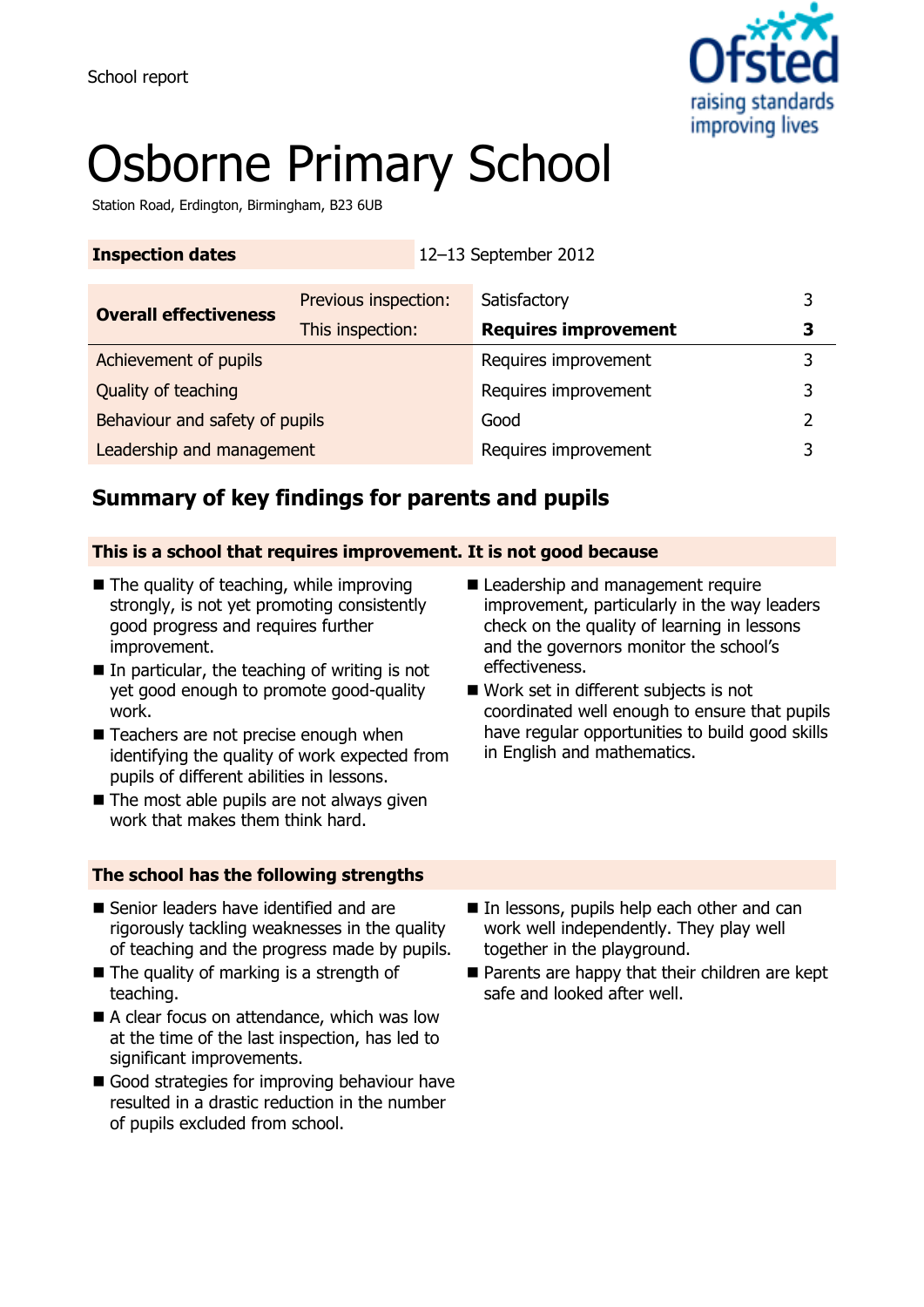### **Information about this inspection**

- This inspection was carried out as an unannounced inspection.
- The inspectors visited 12 lessons taught by eight different teachers, and held meetings with representative members of the governing body, staff and groups of pupils.
- **They observed the school's work, and looked at policies, planning documents, assessment data** and pupils' work.
- There were no responses to Parent View (the online questionnaire) during the inspection. However, inspectors took account of the results of the school's most recent parental questionnaire.
- **Inspectors were aware during this inspection that a serious incident which occurred at the** school since the previous inspection has been investigated by the appropriate authorities and is now closed. While Ofsted does not have the power to investigate incidents of this kind, actions taken by the school in response to the incident were considered alongside other evidence available at the time of the inspection to inform inspectors' judgements.

### **Inspection team**

David Shears, Lead inspector **Additional inspector** 

Joanne Sanchez-Thompson Additional inspector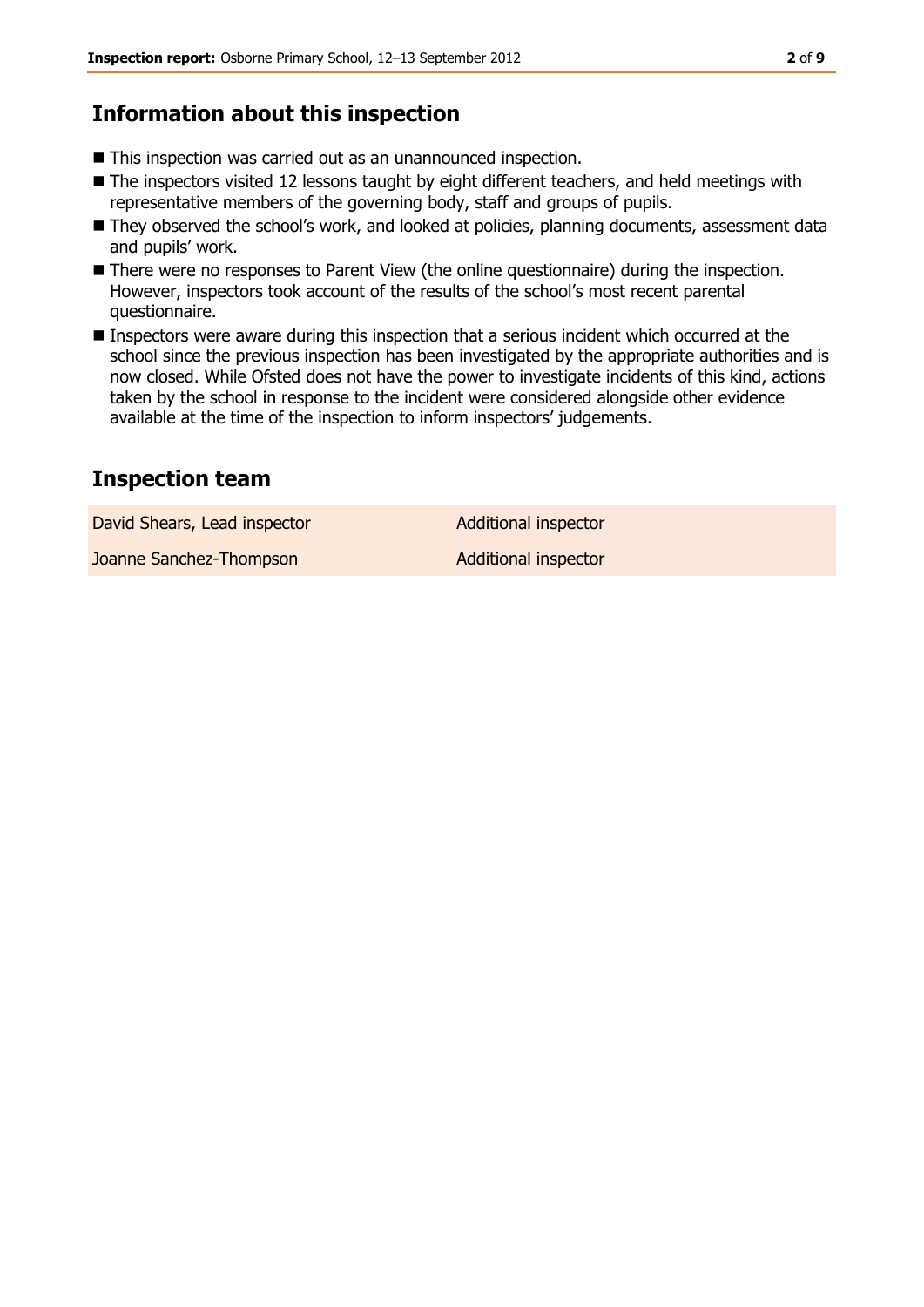## **Full report**

### **Information about this school**

- Osborne Primary is smaller than the average-sized primary school.
- $\blacksquare$  The proportion of pupils supported through school action is higher than the national average, as is the proportion supported at school action plus or with a statement of special educational needs.
- The proportions of pupils from minority ethnic groups and those who speak English as an additional language are both well above national averages.
- $\blacksquare$  The proportion of pupils known to be eligible for the pupil premium is well above the national average.
- The school meets the government's current floor standards, which set the minimum expectations for pupils' attainment and progress.
- A breakfast club is provided for pupils by the school.

### **What does the school need to do to improve further?**

- Increase pupils' progress through improving the quality of teaching and learning so that both are consistently good or better, by ensuring that:
	- success criteria used in lessons have a clear focus on the expected quality of work carried out by different groups of pupils
	- pupils, especially those of higher ability, are consistently challenged to develop their thinking skills
	- pupils' writing skills are improved through extended teaching of letters and sounds, and regular modelling of quality writing.
- Improve the effectiveness of leadership and management by:
	- focusing lesson monitoring more sharply on the progress of different groups, to help inform the quality of learning and teachers' further development priorities
	- giving subject leaders better opportunities to develop their role in monitoring and evaluating the effectiveness of teaching and learning across their subject areas, and the impact on pupils' progress, including their writing and mathematical skills
	- ensuring that the governors rigorously monitor the effectiveness of the school for themselves.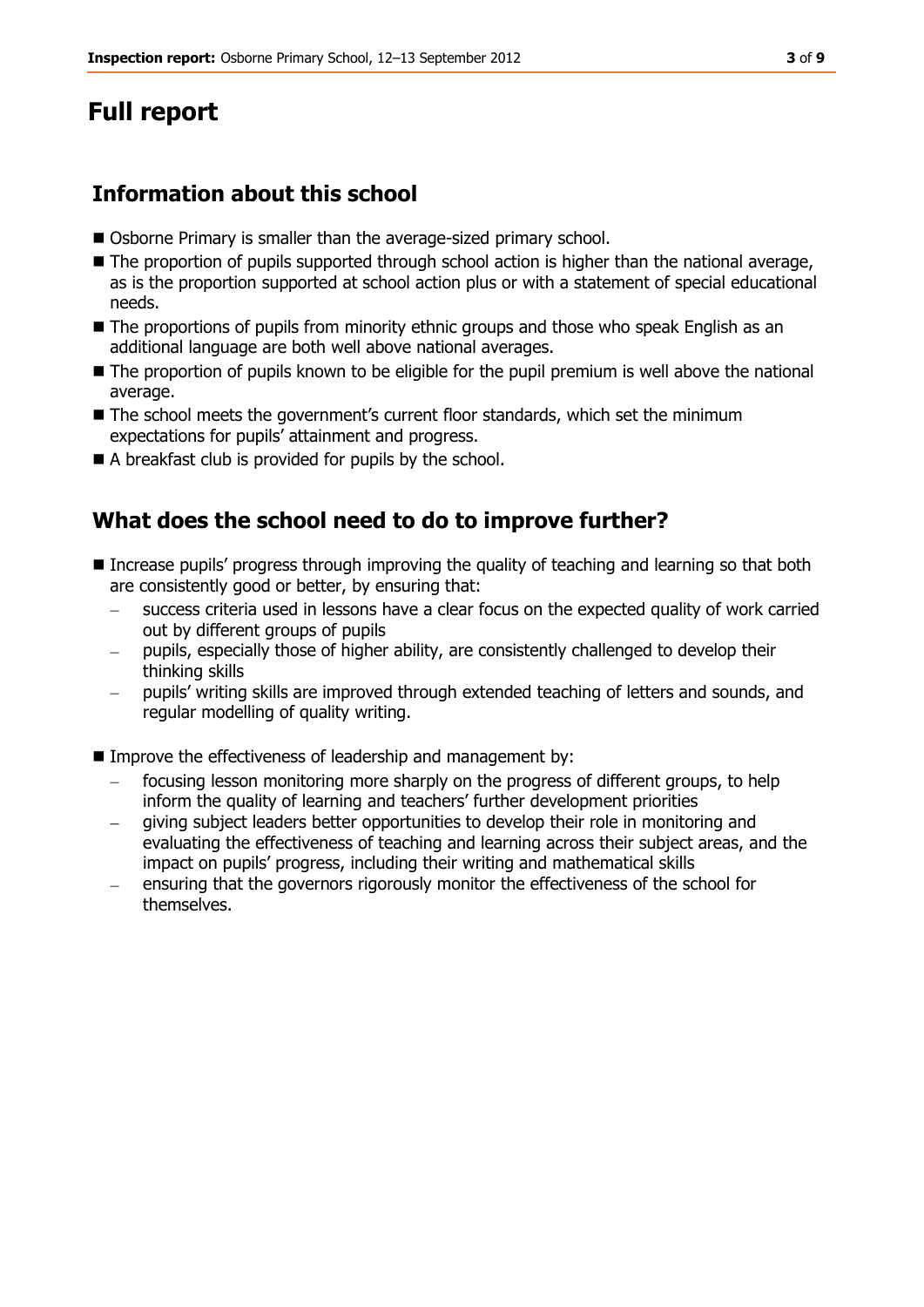### **Inspection judgements**

### **The achievement of pupils requires improvement**

- Children arrive with skills and knowledge that are below age-related expectations. By Year 6 their attainment is broadly average, but lower in writing. This is because too many pupils require further support with their understanding of letters and sounds.
- The school is beginning to tackle this through tailored support both in groups and as individuals. For example, in one lesson the teacher was asking individual pupils to identify patterns of letters that make particular sounds to support their writing.
- Some pupils have not made enough progress in the past, although this is improving as teaching is more closely aimed at what pupils need to learn next. For example, in one lesson the teacher focused on pupils who were clearly demonstrating their understanding, and challenged them to tackle more difficult work.
- The more-able pupils do not always demonstrate the ability to use their skills in different contexts, which is an important aspect of higher-level thinking.
- Disabled pupils and those who have special educational needs make steady progress because they are appropriately supported in lessons. In one lesson observed, the teaching assistant ensured that pupils in her group were able to explain how they got their answers in mathematics, enabling them to consolidate their learning. Their individual targets help them to focus on what they need to do to improve.
- Pupils supported through the pupil premium, those from ethnic minorities and those who speak English as an additional language make similar progress. They receive support that adequately meets their needs.

#### **The quality of teaching requires improvement**

- The school has rightly focused on developing pupils' speaking and listening skills, giving them more opportunities to discuss their work. A system for teaching letters and sounds has been established but does not yet meet the needs of all pupils, particularly those in Years 3 to 6. Consequently, not all pupils have a good understanding of the way letters and sounds are linked to enable them to read well and produce writing of a higher quality.
- **Pupils now have more opportunities to practise their writing skills in different subjects, but** are not routinely shown how to craft high-quality writing.
- **P** Positive relationships between staff and pupils ensure that lessons are calm and orderly, providing a conducive atmosphere for learning. Teachers have a clear understanding of pupils' abilities and plan lessons based on previous assessment so there are often three levels of challenge available.
- Pupils are clearly told what they are going to learn in lessons. They choose the level of challenge which they feel is most appropriate for them and have a copy of what they need to do to be successful in their learning. However, in too many lessons these success criteria do not indicate the quality of work expected at each level, which sometimes limits their progress.
- Teachers demonstrate secure subject knowledge. They often choose questions carefully to check pupils' understanding.
- There is not always enough focus on challenging pupils' thinking skills in lessons, particularly for the most able. For example, in one lesson pupils were learning to say larger numbers but could have been further challenged to select the right number from a list. In another lesson on representing information in a bar chart, the most able pupils were not given the opportunity to demonstrate a greater understanding by representing information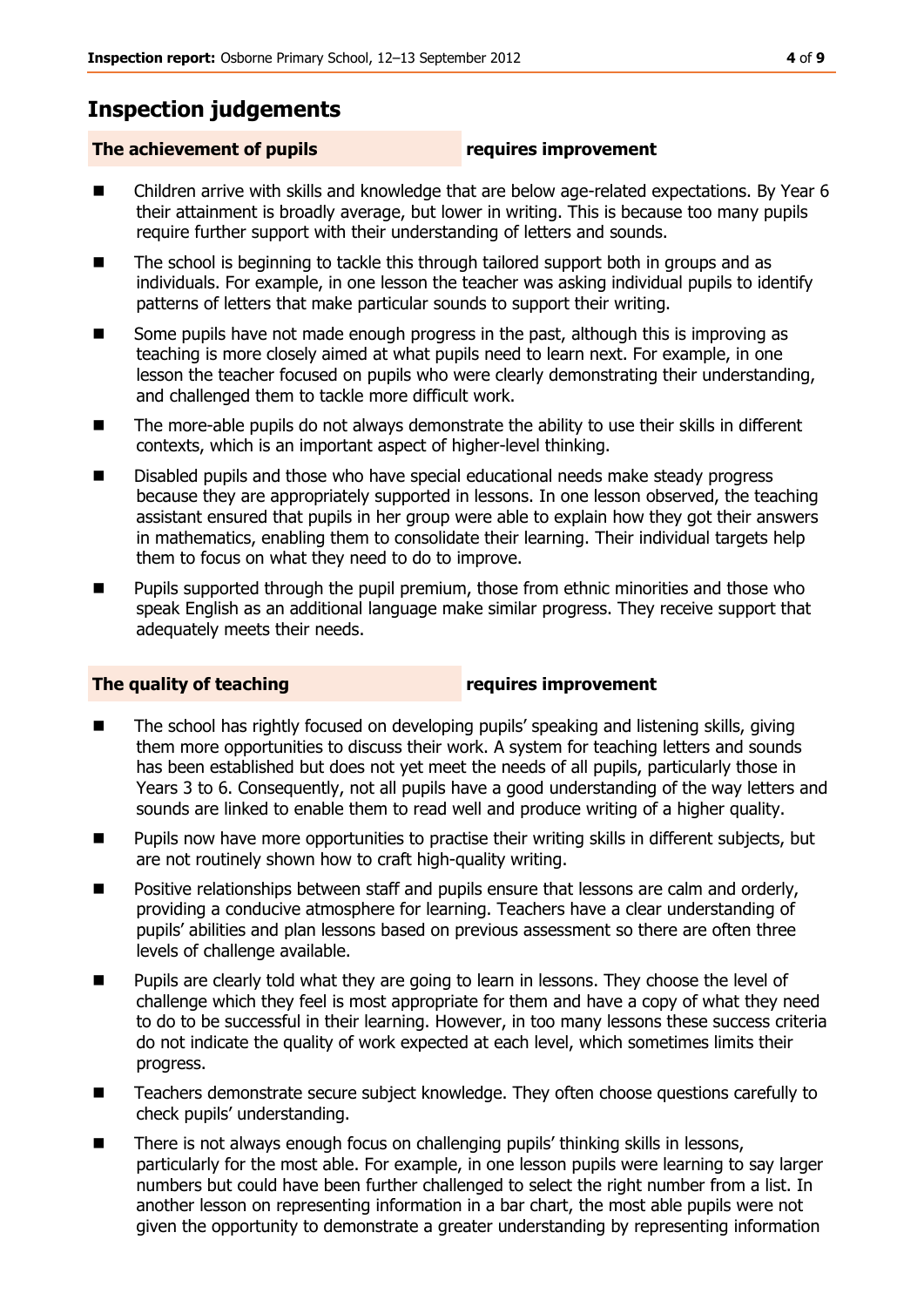in different formats.

- The quality of marking is strong. Teachers mark work during lessons, providing support and challenge where needed. All work in English and mathematics is thoroughly marked and pupils' next steps in learning are identified. Pupils are given time to respond to this by tackling an extra challenge or correcting work, enabling them to address any misunderstandings.
- Teaching assistants are used effectively to support groups of pupils, both in lessons and in separate group activities. This focused support often enables pupils to make accelerated gains in their learning.

### **The behaviour and safety of pupils are good**

- Pupils say that they enjoy school and readily engage in their learning. They have confidence in adults around them and feel safe both indoors and in the playground. They have positive attitudes towards school.
- Due to the positive relationships with staff, pupils are keen to work hard and to do their best in lessons. They listen well and enjoy working together to improve their learning.
- Pupils say that most behave well in the playground and inspectors confirmed this during the inspection. Pupils were aware that a few pupils find good behaviour a challenge but they were clear that these pupils were well supported.
- **EXECT** Responses to the school's own parental questionnaire show that the vast majority of parents agree that behaviour is good and the school keeps their children safe.
- Pupils are aware of the different forms bullying can take, and know what to do should they need support.
- All are very clear about the school's rules for behaviour and older pupils say that it has improved over the last two years. This is confirmed by the drastic reduction in the proportion of pupils being excluded. Classes can earn 'Osborne Pounds' which are spent on something special for the class, encouraging pupils to behave well.
- Attendance is quickly improving due to clear procedures and rewards for pupils. Parents and carers are regularly made aware of the attendance of each class through newsletters, giving further encouragement.
- The school has focused effectively on families whose children are persistently absent. Consequently the rate of persistent absence has dropped and pupils are more punctual in arriving at school.
- The breakfast club provides a safe environment for pupils at the start of the day. Pupils enjoy the food provided and are able to access sports activities from a trained sports coach after they have eaten.

#### **The leadership and management requires improvement**

- The headteacher has provided a strong direction in school improvement and is supported well by both staff and the governing body. As a result all have a clear understanding of the strengths of the school and what it needs to do to improve.
- The resulting school development plan is regularly evaluated for the impact it has had. As a result of the school's actions, pupils' progress is improving in reading, writing and mathematics, although the quality of pupils' writing still lags behind that of other subjects.
- Teachers regularly discuss pupils' progress to ensure that they are on track, and set appropriate targets. Not all pupils currently reach these targets, although the proportion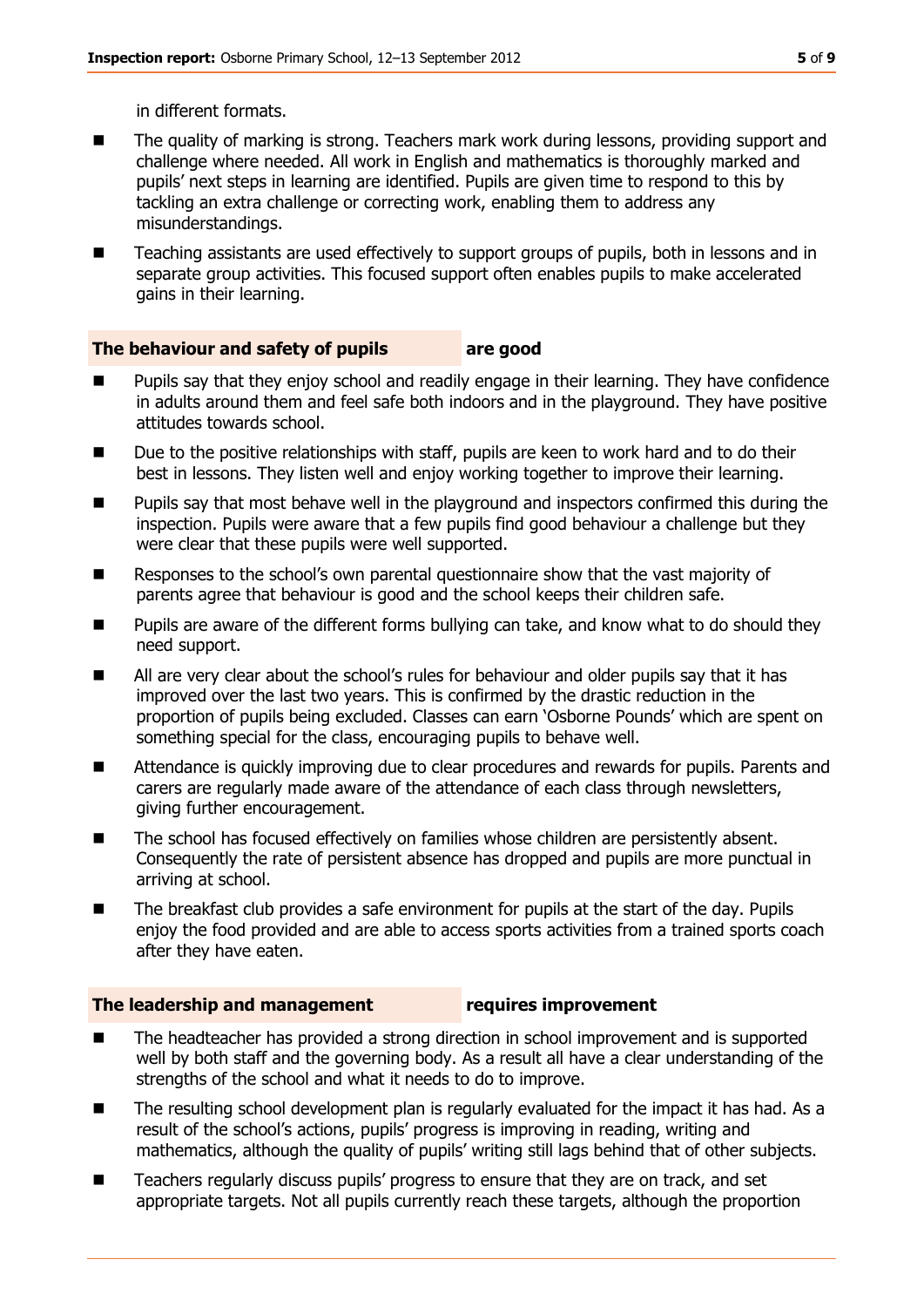that do is improving.

■ Seniors leaders regularly monitor the quality of teaching, identifying strengths and giving areas for improvement that are revisited to check that they have been addressed. However, this monitoring does not take enough account of the progress different groups of pupils make in lessons. Consequently, areas for development focus too much on the quality of teaching rather than the quality of learning.

### ■ The governance of the school:

- fully supports school leaders in ensuring that identified areas for development are linked with targets in the performance management of teachers, and the new government definitions of 'Teachers standards' inform this process
- challenges senior leaders about the performance information they provide, but governors rely too much on this and do not rigorously monitor the effectiveness of the school for themselves.
- The school works closely with parents and carers, and particularly those who need specific support. The school's own monitoring of parental views shows that the vast majority are happy with the way their children are educated.
- The school has started work to develop the way subjects are planned, although subject leaders have not had the opportunity to develop their role in monitoring and evaluating the effectiveness of teaching and learning across the school, or the impact on pupils' progress.
- In particular, leaders have recognised the need to develop pupils' literacy skills to support their writing, and give more opportunities in other subjects to practise their mathematical skills.
- The school ensures that pupils are kept safe and the focus on attendance and behaviour has resulted in rapid improvement in both areas. Safeguarding policies and procedures meet current statutory requirements.
- The local authority provides light touch support for this school, and has confidence in the senior leaders and managers to continue improving the provision and progress of pupils.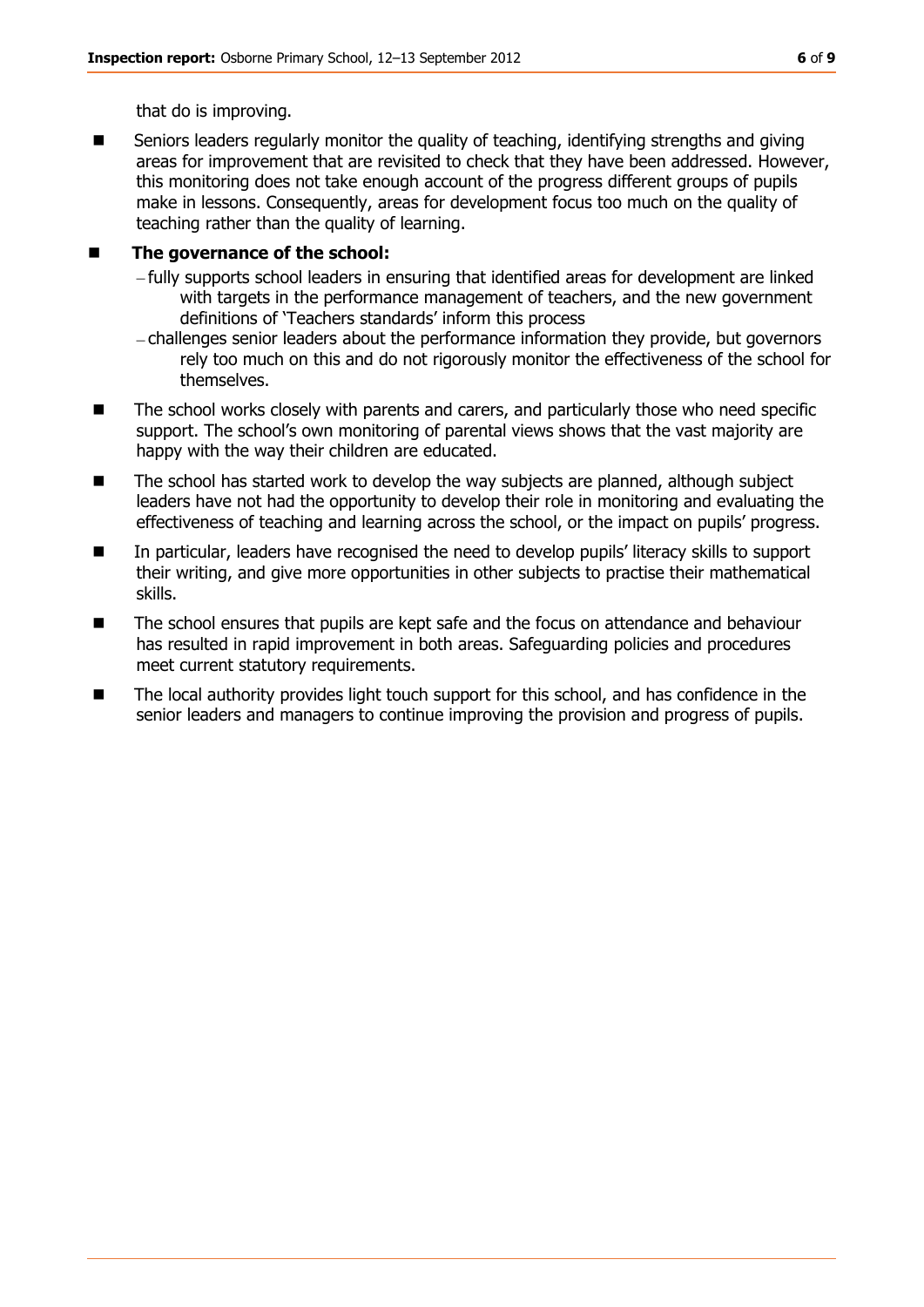## **What inspection judgements mean**

| <b>School</b> |                         |                                                                                                                                                                                                                                                                                                                                                                         |
|---------------|-------------------------|-------------------------------------------------------------------------------------------------------------------------------------------------------------------------------------------------------------------------------------------------------------------------------------------------------------------------------------------------------------------------|
| Grade         | <b>Judgement</b>        | <b>Description</b>                                                                                                                                                                                                                                                                                                                                                      |
| Grade 1       | Outstanding             | An outstanding school is highly effective in delivering outcomes<br>that provide exceptionally well for all its pupils' needs. This<br>ensures that pupils are very well equipped for the next stage of<br>their education, training or employment.                                                                                                                     |
| Grade 2       | Good                    | A good school is effective in delivering outcomes that provide<br>well for all its pupils' needs. Pupils are well prepared for the next<br>stage of their education, training or employment.                                                                                                                                                                            |
| Grade 3       | Requires<br>improvement | A school that requires improvement is not yet a good school, but<br>it is not inadequate. This school will receive a full inspection<br>within 24 months from the date of this inspection.                                                                                                                                                                              |
| Grade 4       | Inadequate              | A school that has serious weaknesses is inadequate overall and<br>requires significant improvement but leadership and management<br>are judged to be Grade 3 or better. This school will receive<br>regular monitoring by Ofsted inspectors.                                                                                                                            |
|               |                         | A school that requires special measures is one where the school<br>is failing to give its pupils an acceptable standard of education<br>and the school's leaders, managers or governors have not<br>demonstrated that they have the capacity to secure the<br>necessary improvement in the school. This school will receive<br>regular monitoring by Ofsted inspectors. |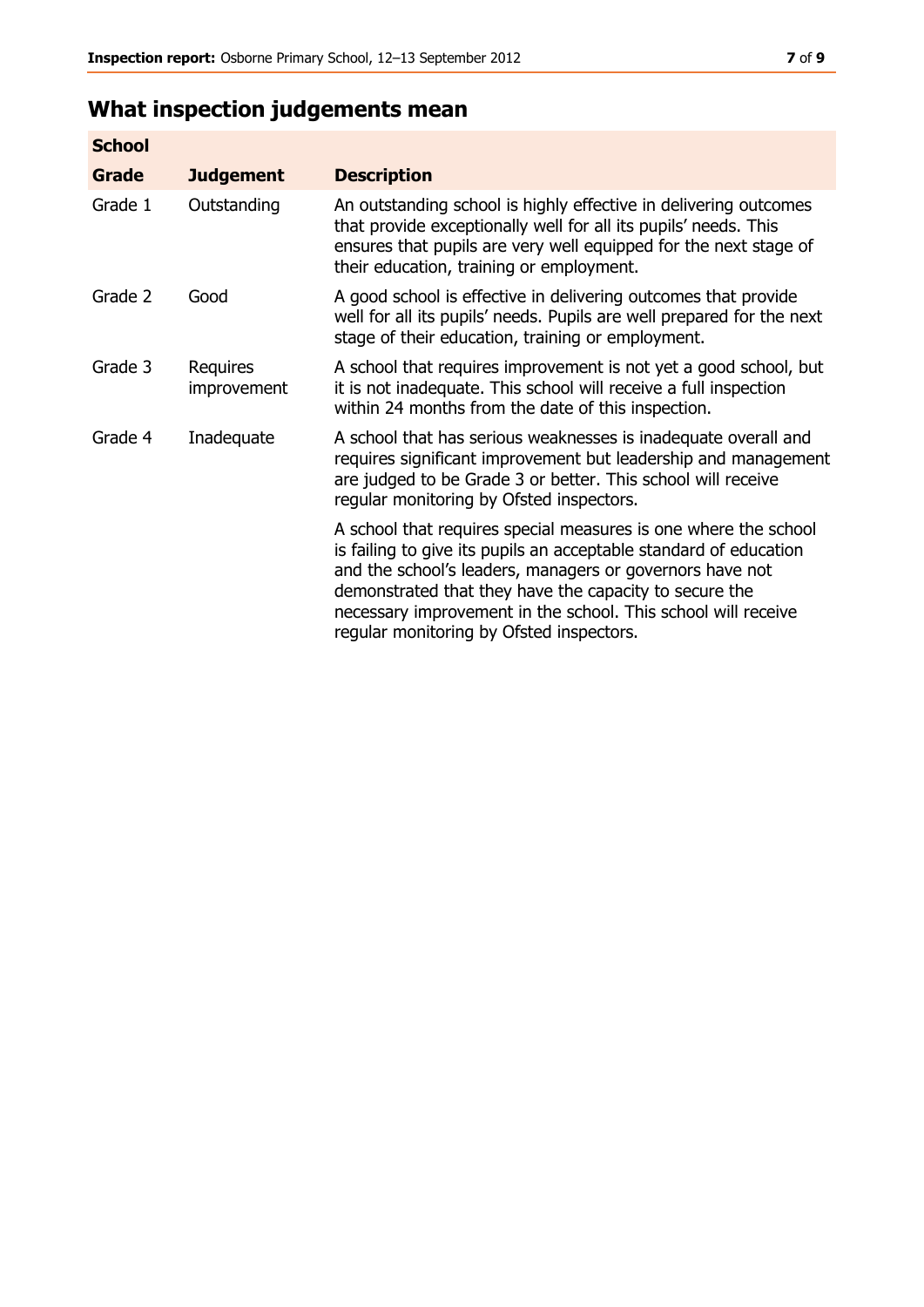### **School details**

| Unique reference number  | 103363     |
|--------------------------|------------|
| <b>Local authority</b>   | Birmingham |
| <b>Inspection number</b> | 400612     |

This inspection of the school was carried out under section 5 of the Education Act 2005.

| <b>Type of school</b>                      | Primary                         |
|--------------------------------------------|---------------------------------|
| <b>School category</b>                     | Community                       |
| <b>Age range of pupils</b>                 | $4 - 11$                        |
| <b>Gender of pupils</b>                    | Mixed                           |
| <b>Number of pupils on the school roll</b> | 194                             |
| <b>Appropriate authority</b>               | The governing body              |
| <b>Chair</b>                               | Rish Thakrar                    |
| <b>Headteacher</b>                         | Michelle Gay                    |
| Date of previous school inspection         | 9 February 2010                 |
| <b>Telephone number</b>                    | 0121 4643346                    |
| <b>Fax number</b>                          | 0121 4645793                    |
| <b>Email address</b>                       | enquiry@osborne-pri.bham.sch.uk |